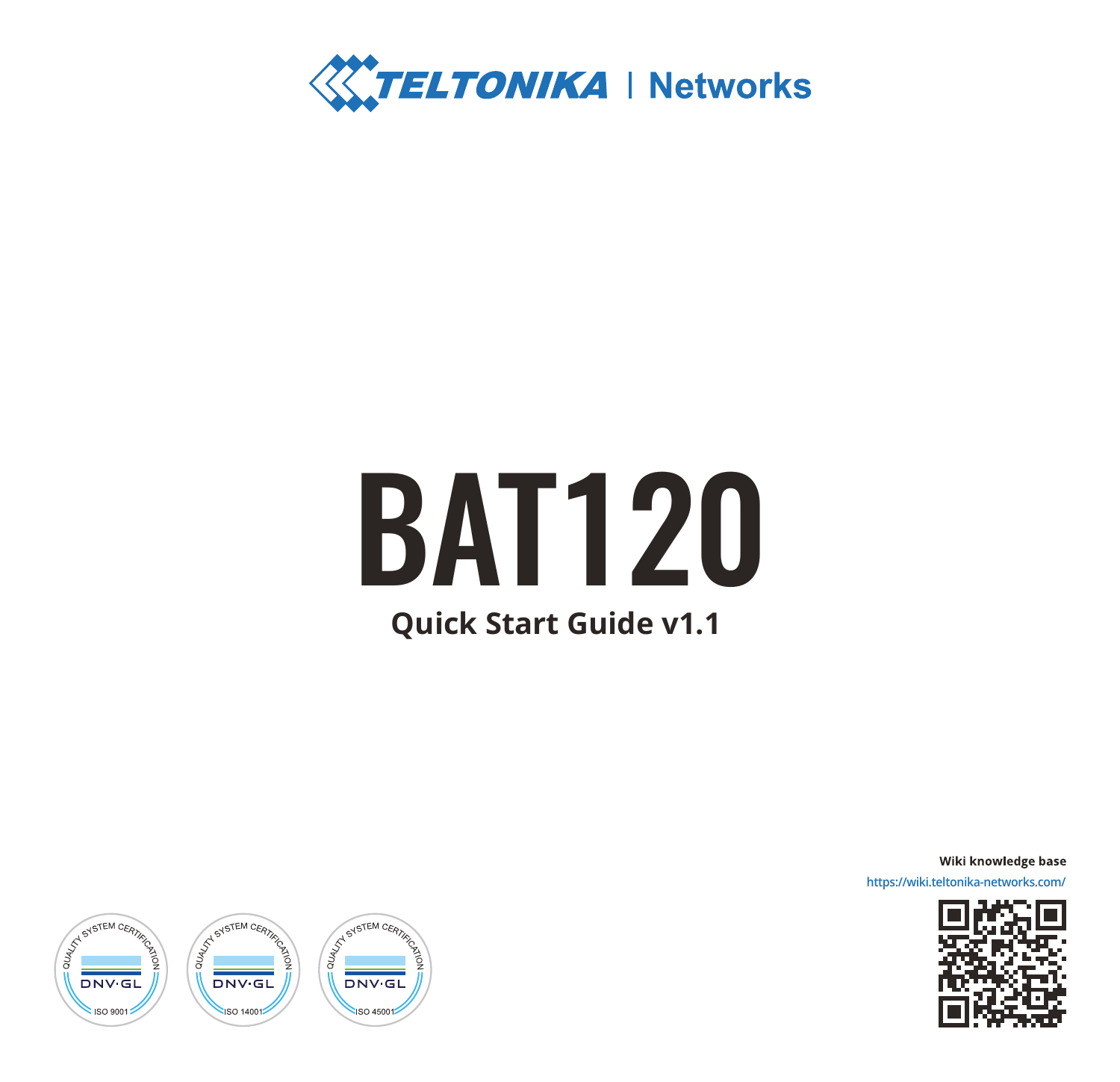# **FRONT VIEW**



**BACK VIEW**



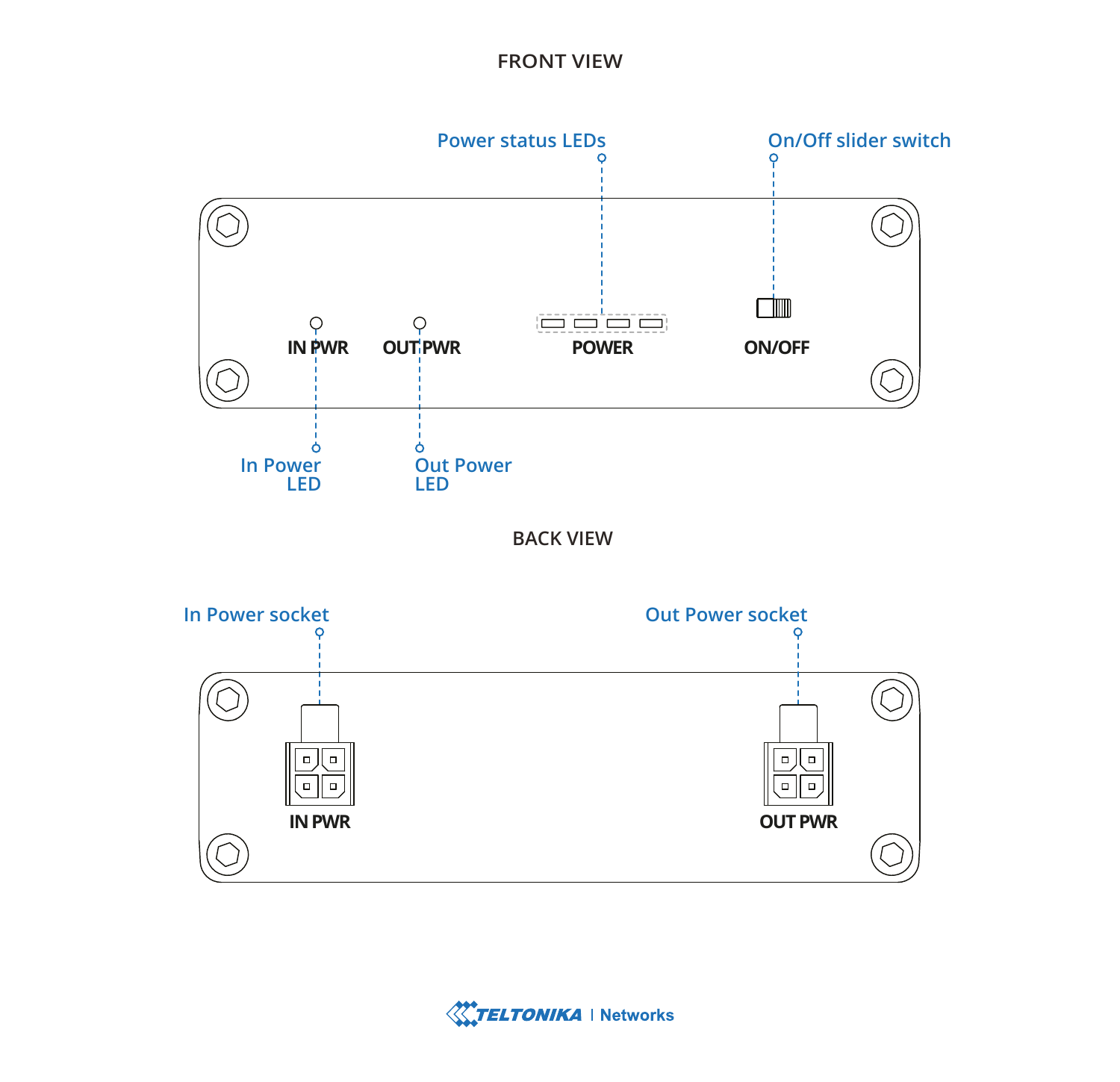#### **IN/OUT POWER SOCKET PINOUT**



#### **LED INFORMATION**

IN PWR LED lights up – PSU connected to IN PWR socket. OUT PWR LED lights up – OUT PWR socket connected to the device. POWER LEDs light up – Shows BAT120 state of charge. Every LED is 25% of SOC. All LEDs blinking every 500 ms – BAT120 overheated. OUT PWR LED blinking every 500 ms – OUT PWR shorted. POWER LEDs lighting up in sequence – BAT120 is charging. POWER LEDs blinks every 5 s – BAT120 is in sleep mode.

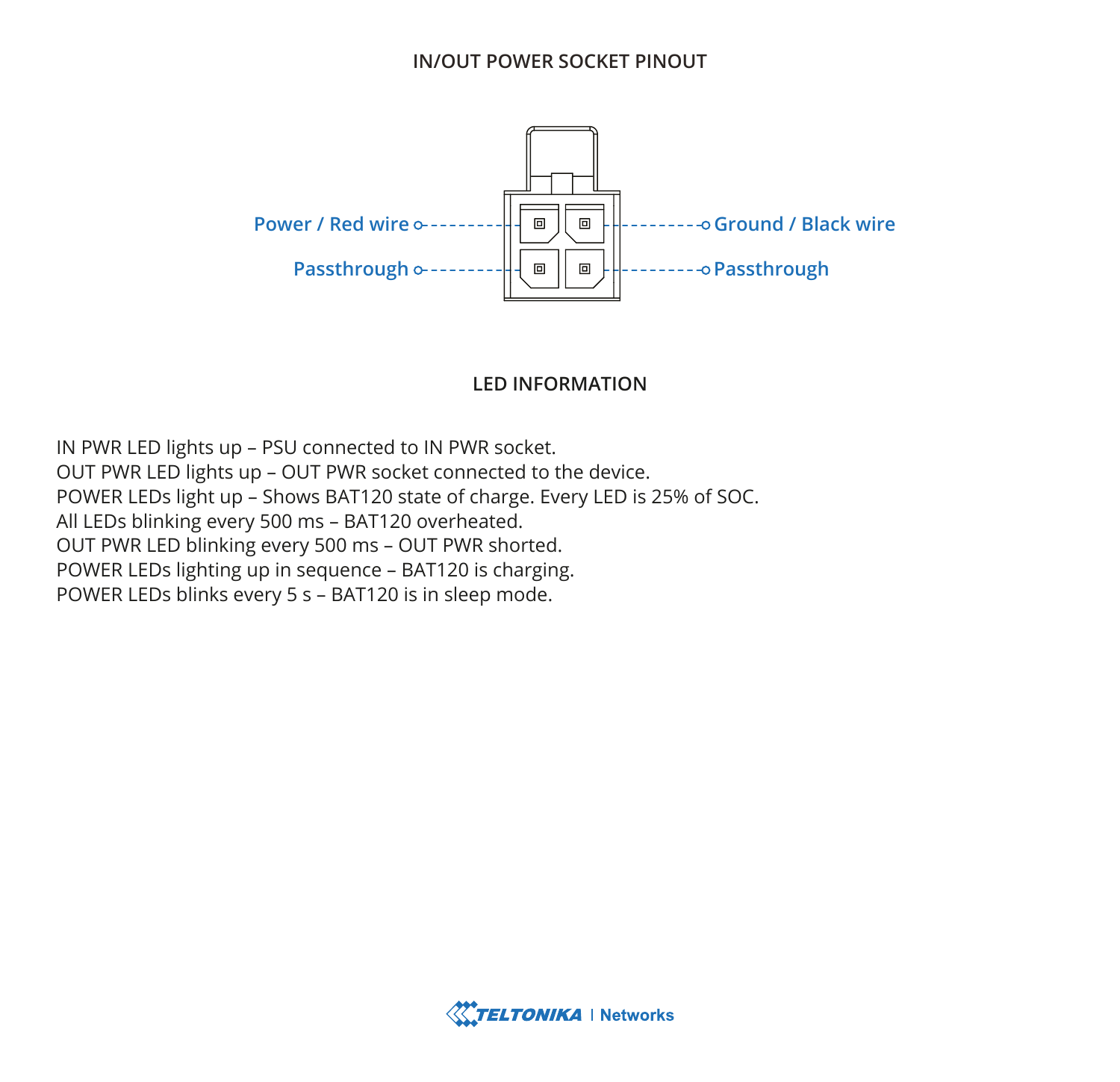#### **HARDWARE INSTALLATION**

**1.** Connect Teltonika Networks device power input **(PWR)** with BAT120 power output **(OUT PWR)** using provided 4-pin to 4-pin cable.

**2.** Connect PSU 4-pin plug to BAT120 power input **(IN PWR)** to power up BAT120 and the end device.

## **BAT120 CHARGING**

**1.** Set On/Off slider located on BAT120 front panel to On state.

**2.** Connect provided PSU to IN PWR socket.

**3.** As BAT120 starts charging, it will also power the Teltonika Networks device connected to the OUT PWR socket.

| <b>Technical specifications</b>          |                                                                      |
|------------------------------------------|----------------------------------------------------------------------|
| Input voltage range                      | $9 - 30$ VDC                                                         |
| Output voltage in passthrough mode       | $9 - 30$ VDC                                                         |
| Output voltage in battery mode           | 12 VDC                                                               |
| Max output power/current in battery mode | 22 W/1.8 A                                                           |
| Battery capacity                         | 2300 mAh                                                             |
| Working temperature                      | $0^{\circ}$ C to 45 °C                                               |
| Bundled accessories specifications*      |                                                                      |
| Power adapter                            | Input: 0.45 A@100-240 VAC, Output: 12 VDC, 2 A, 4 pin plug           |
| Power cable                              | 4-pin to 4-pin power cable 4 x 0.2 mm <sup>2</sup> (24 AWG), 1000 mm |

# **TECHNICAL INFORMATION**

\*Order code dependent.

## **WARNING**

This device is equipped with a lithium-ion cells. Do not open the casing to avoid cell damage or other hazards.

It is strictly forbidden to dismantle, squeeze, pierce, insert any foreign object and short circuit BAT120, or expose it to liquids, fire or environments where the temperature is above 60ºC.

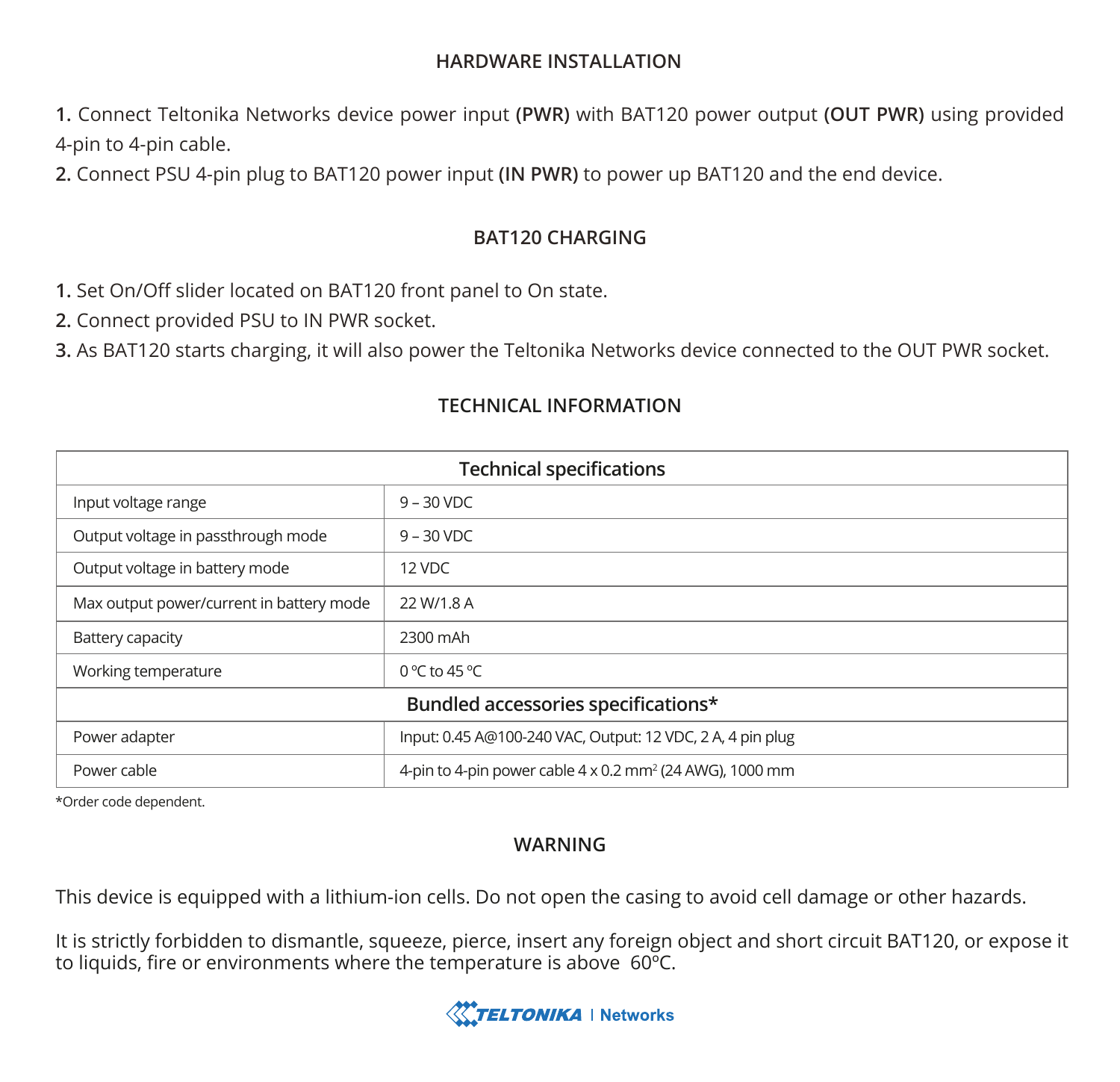## **SAFETY INFORMATION**

BAT120 router must be used in compliance with any and all applicable national and international laws and with any special restrictions regulating the utilization of the communication module in prescribed applications and environments.

| [BG] Bulgarian       | С настоящето, TELTONIKA NETWORKS декларира, че BAT120 е в съответствие със съществените изисквания и другитеприложими<br>разпоредби на Директива 2014/30/EU.                             |
|----------------------|------------------------------------------------------------------------------------------------------------------------------------------------------------------------------------------|
| [HR] Croatian        | Ovim TELTONIKA NETWORKS izjavljuje da je ovaj BAT120 u skladu s bitnim zahtjevima i ostalim relevantnim odredbama Direktive 2014/30/EU.                                                  |
| [CZ] Czech           | TELTONIKA NETWORKS tímto prohlašuje, že BAT120 splňuje základní požadavky a všechna příslušná ustanoveni Směrnice 2014/30/EU.                                                            |
| [DK] Danish          | Undertegnede TELTONIKA NETWORKS erklærer herved, at følgende udstyr BAT120 overholder de væsentlige krav og øvrige relevante krav i<br>direktiv 2014/30/EU.                              |
| [NL] Dutch           | Hierbij verklaart TELTONIKA NETWORKS dat het toestel I BAT120 in overeenstemming is met de essentiële eisen en de andere relevante bepalingen<br>van richtliin 2014/30/EU.               |
| [EN] English         | Hereby, TELTONIKA NETWORKS declares that this BAT120 is in compliance with the essential requirements and other relevant provisions of<br>Directive 2014/30/EU.                          |
| <b>FEEI Estonian</b> | Käesolevaga kinnitab TELTONIKA NETWORKS seadme BAT120 vastavust direktiivi 2014/30/EU põhinõuetele ja nimetatud direktiivist tulenevatele<br>teistele asiakohastele sätetele.            |
| [FI] Finish          | TELTONIKA NETWORKS vakuuttaa täten että BAT120 tyyppinen laite on direktiivin 2014/30/EU oleellisten vaatimusten ja sitä koskevien direktiivin<br>muiden ehtojen mukainen.               |
| <b>IFRI French</b>   | TELTONIKA NETWORKS déclare que cette BAT120 est conforme aux exigences essentielles et aux autres dispositions pertinentes de la directive<br>2014/30/EU.                                |
| <b>IDEI German</b>   | Hiermit erklärt TELTONIKA NETWORKS, dass dieser BAT120 den grundlegenden Anforderungen und anderen relevanten Bestimmungen der<br>Richtlinie 2014/30/EU entspricht.                      |
| [GR] Greek           | ΜΕ ΤΗΝ ΠΑΡΟΥΣΑ Ο ΚΑΤΑΣΚΕΥΑΣΤΗΣ ΤΕLΤΟΝΙΚΑ ΝΕΤWORKS ΔΗΛΩΝΕΙ ΟΤΙ ΒΑΤ120 ΣΥΜΜΟΡΦΩΝΕΤΑΙ ΠΡΟΣ ΤΙΣ ΟΥΣΙΩΔΕΙΣ ΑΠΑΙΤΗΣΕΙΣ ΚΑΙ<br>ΤΙΣ ΛΟΙΠΕΣ ΣΧΕΤΙΚΕΣ ΔΙΑΤΑΞΕΙΣ ΤΗΣ ΟΔΗΓΙΑΣ 2014/30/ΕU.            |
| [HU] Hungarian       | A TELTONIKA NETWORKS ezzennel kijelenti, hogy a BAT120 típusú berendezés teljesíti az alapvető követelményeket és más 2014/30/EU irányelvben<br>meghatározott vonatkozó rendelkezéseket. |
| [IE] Irish           | Leis seo, dearbhaíonn TELTONIKA NETWORKS go gcomhlíonann an BAT120 seo bunriachtanais agus forálacha ábhartha eile Threoir 2014/30/EU.                                                   |
| [IT] Italian         | Con la presente, TELTONIKA NETWORKS dichiara che questo BAT120 è conforme ai requisiti essenziali e ad altre disposizioni pertinenti della<br>Direttiva 2014/30/EU.                      |
| [LV] Latvian         | Ar šo TELTONIKA NETWORKS deklarē, ka BAT120 atbilst Direktīvas 2014/30/EU būtiskajām prasībām un citiem ar to saistītajiem noteikumiem.                                                  |
| [LT] Lithuanian      | Šiuo dokumentu UAB TELTONIKA NETWORKS deklaruoja, kad šis BAT120 atitinka esminius reikalavimus ir kitas 2014/30/EU Direktyvos nuostatas.                                                |
| [MT] Maltese         | Hawnhekk, TELTONIKA NETWORKS tiddikjara li dan l-BAT120 huwa konformi mar-rekwiżiti essenzjali u dispożizzjonijiet rilevanti ohra tad-Direttiva<br>2014/30/EU.                           |
| [NO] Norwegian       | TELTONIKA NETWORKS Erklærer herved at BAT120 er i samsvar med de grunnleggende krav og øvrige relevante krav i direktiv 2014/30/EU.                                                      |
| [PL] Polish          | Niniejszym TELTONIKA NETWORKS deklaruje że BAT120 jest zgodny z zasadniczymi wymaganiami i innymi właściwymi postanowieniami<br>Dyrektywy 2014/30/EU.                                    |
| [PT] Portuguese      | Eu, TELTONIKA NETWORKS declaro que o BAT120 cumpre os requisitos essenciais e outras provisões relevantes da Directiva 2014/30/EU.                                                       |
| [RO] Romanian        | Prin prezenta, TELTONIKA NETWORKS declară că aparatul BAT120 este în conformitate cu cerințele esențiale și cu alte prevederi pertinente ale<br>Directivei 2014/30/EU.                   |
| [SK] Slovak          | Spoločnosť TELTONIKA NETWORKS týmto vyhlasuje, že smerovač BAT120 je v súlade so základnými požiadavkami a ďalšími príslušnými<br>ustanoveniami smernice 2014/30/EU.                     |
| [SI] Slovenian       | TELTONIKA NETWORKS izjavlja, da je ta BAT120 v skladu z bistvenimi zahtevami in drugimi relevantnimi določili direktive 2014/30/EU.                                                      |
| [ES] Spanish         | Por la presente, TELTONIKA NETWORKS declara que este BAT120 cumple con los requisitos esenciales y otras exigencias relevantes de la<br>Directiva 2014/30/EU.                            |
| [SE] Swedish         | Härmed intygar TELTONIKA NETWORKS att denna BAT120 är i överensstämmelse med de väsentliga egenskapskrav och övriga relevanta<br>bestämmelser som framgår av direktiv 2014/30/EU.        |

**The full text of the EU declaration of conformity is available at the following Internet address: https://wiki.teltonika-networks.com/view/BAT120\_CE**